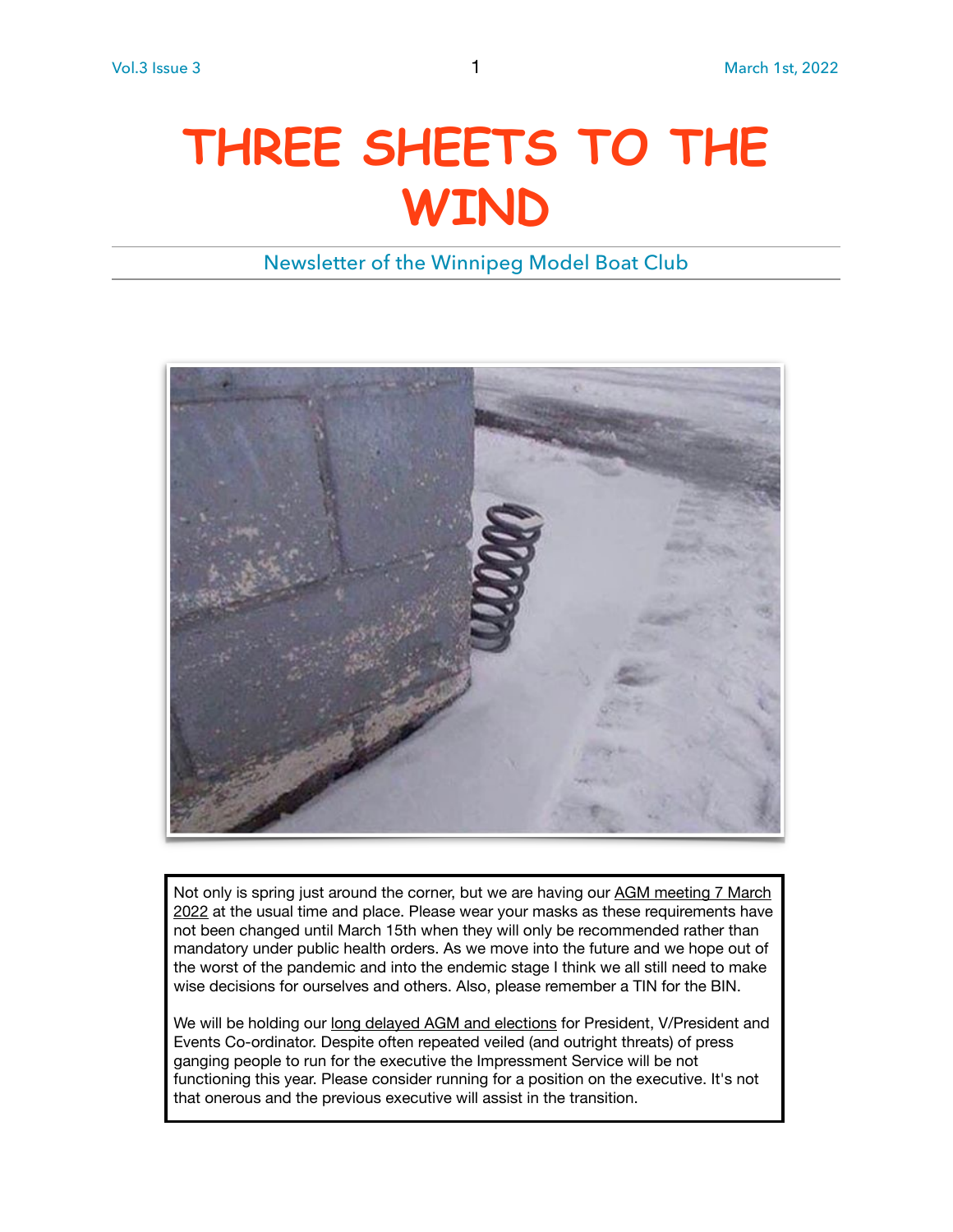

## Quotes from the Quarterdeck

A while back, I was looking through a box of my personal memorabilia and came across an object that brought back several memories. It was a copper medallion that I got when I was around 10 years old, back in 1956. I was so taken with discovering it again, I put it and its accompanying certificate in a picture frame that sits in a place of honour in my model boating workshop.

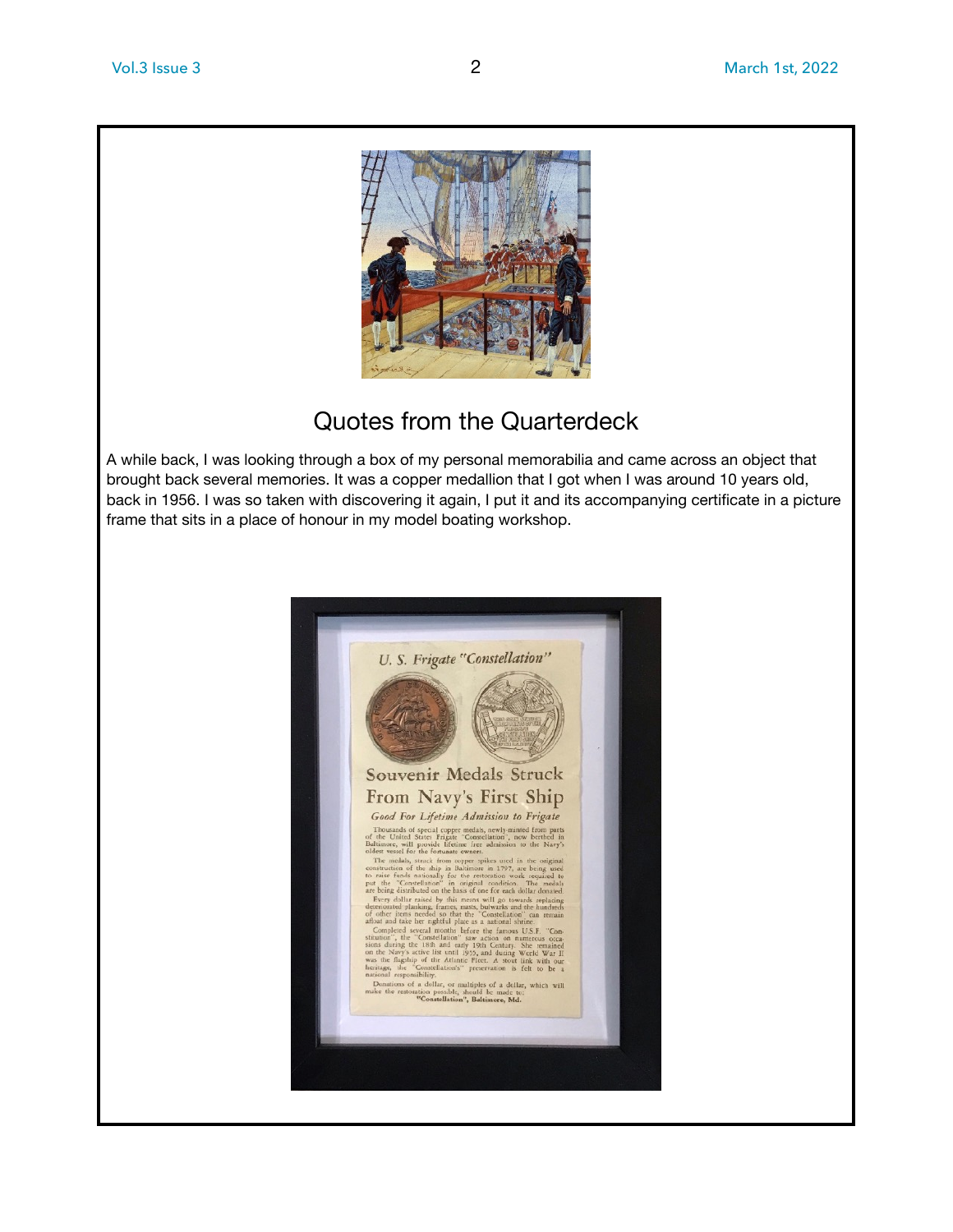From an early age, I was always interested in things that move…cars, trains, ships and planes. I started building models around the age of 8. We didn't have a lot of money in those days, so I was only able to buy model kits once in a while. I became especially fascinated by old sailing ships like the "Santa Maria", the" Cutty Sark" and the "Bounty".

One day I happened to see an ad that promised, for a donation of at least one dollar, a commemorative medallion and lifetime admission to the U.S. Frigate "Constellation" originally built in Baltimore in 1797. The medallion was minted from one of the original copper spikes found in the ship's hull. I was really taken with this notion and somehow found a dollar and sent it off to the "Constellation", Baltimore, Md. Sixty-six years later, I can't remember where I got the dollar from or whether I sent them Canadian or U.S. currency. I'm certain my parents must have helped me with this one way or another. And, a dollar was a lot of money in those days…the equivalent of over \$10.00 today! Sometime later after mailing my donation simply addressed to "Constellation", Baltimore, Md., I received my coveted medallion in the mail. Boy… was I thrilled!

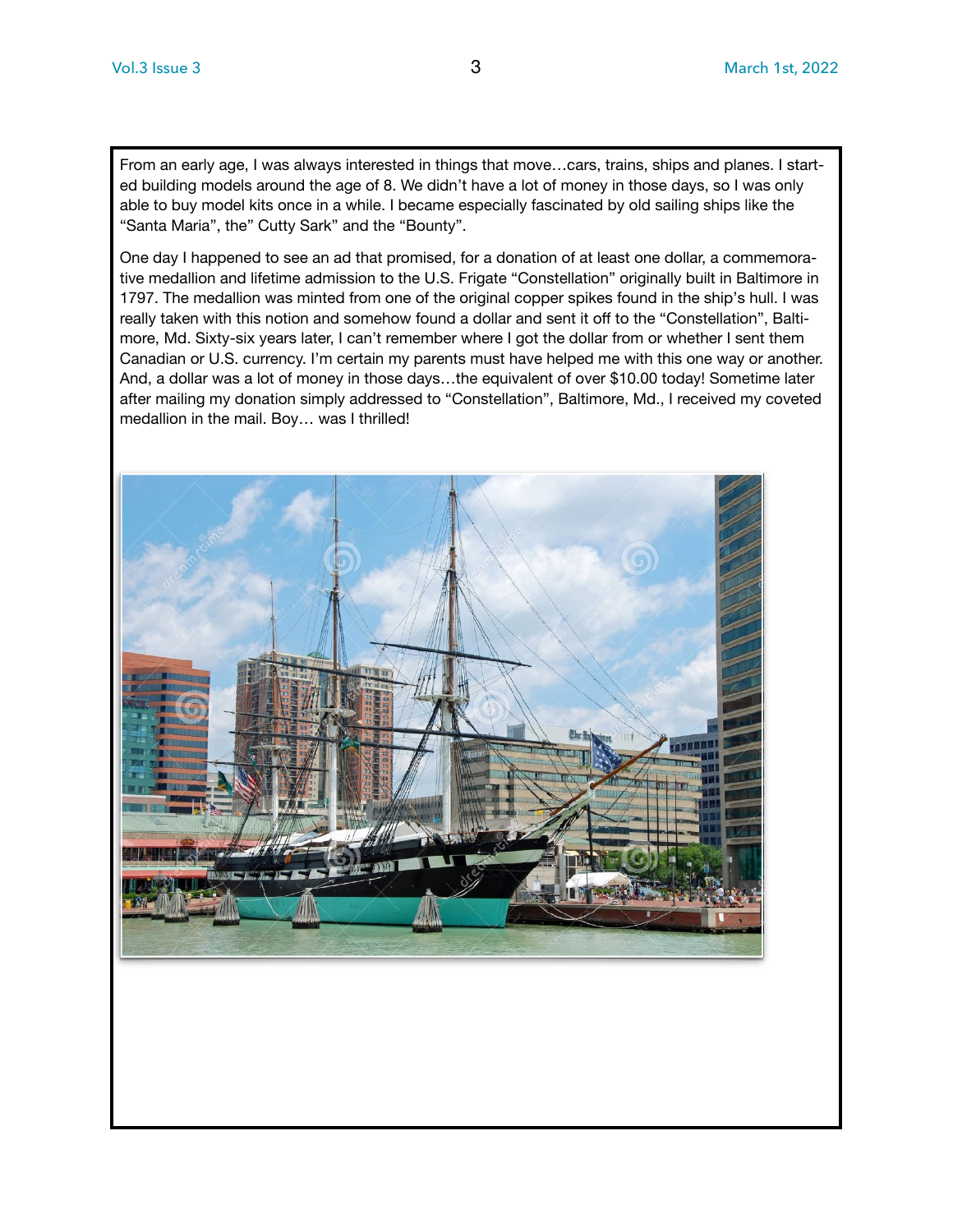Here is some interesting history about this ship and the medal, that I recently discovered on line. With the Naval Act of 1794, Congress created the U.S. Navy and authorized the construction of six frigates. The first one to put to sea was the US Frigate "Constellation" in 1797. It was the first ship of the U.S. Navy and the first U.S. ship to engage and defeat an enemy vessel. It was decommissioned and broken up for scrap on June 25, 1853 at the Gosport Navy Yard in Norfolk, Va.

In the same yard, construction was started on a new ship, a sloop-of-war, which would bear the same name. This second ship was named the USS "Constellation" and was launched on August 26, 1854. It was the last sail powered warship built by the U.S. Navy. It was decommissioned on Feb. 4, 1955 and taken to its permanent berth in Baltimore's inner harbor.

In 1955, the city of Baltimore apparently started promoting the second ship as a rebuild of the original 1797 frigate. The city issued medals and sold them for \$1 each to raise money to restore the ship and turn it into a museum.

The reverse of the Constellation medal states "THIS COIN STRUCK FROM PARTS OF THE FRIGATE CONSTELLATION THE FIRST SHIP OF THE US NAVY".

The promotion caught the attention of historians and a heated debate ensued. The controversy continued until 1999 when evidence was uncovered during the restoration that conclusively proved it was the ship launched in 1854. What the city of Baltimore had was the sloop-of-war that was a completely different design and built new from the keel up. Its name was the only connection to the original frigate launched in 1797. Quite a boo-boo, I'd say!

I was a little disappointed to learn that my medal doesn't contain any parts from the original frigate. While there may be some parts of the 1797 frigate "Constellation" that have survived in one form or another, none of them appear to be in the medal that I bought those many years ago. It does make for an interesting story though. And the medal still turned out to be a "good investment". It is currently selling on eBay for anywhere from \$30.00 to \$300.00 plus shipping. But I have no intention of getting rid of it. It still is a piece of the 1854 USS "Constellation" and it is full of good memories for me.

Fair winds and following seas,

Leo Steinfeld, President WMBC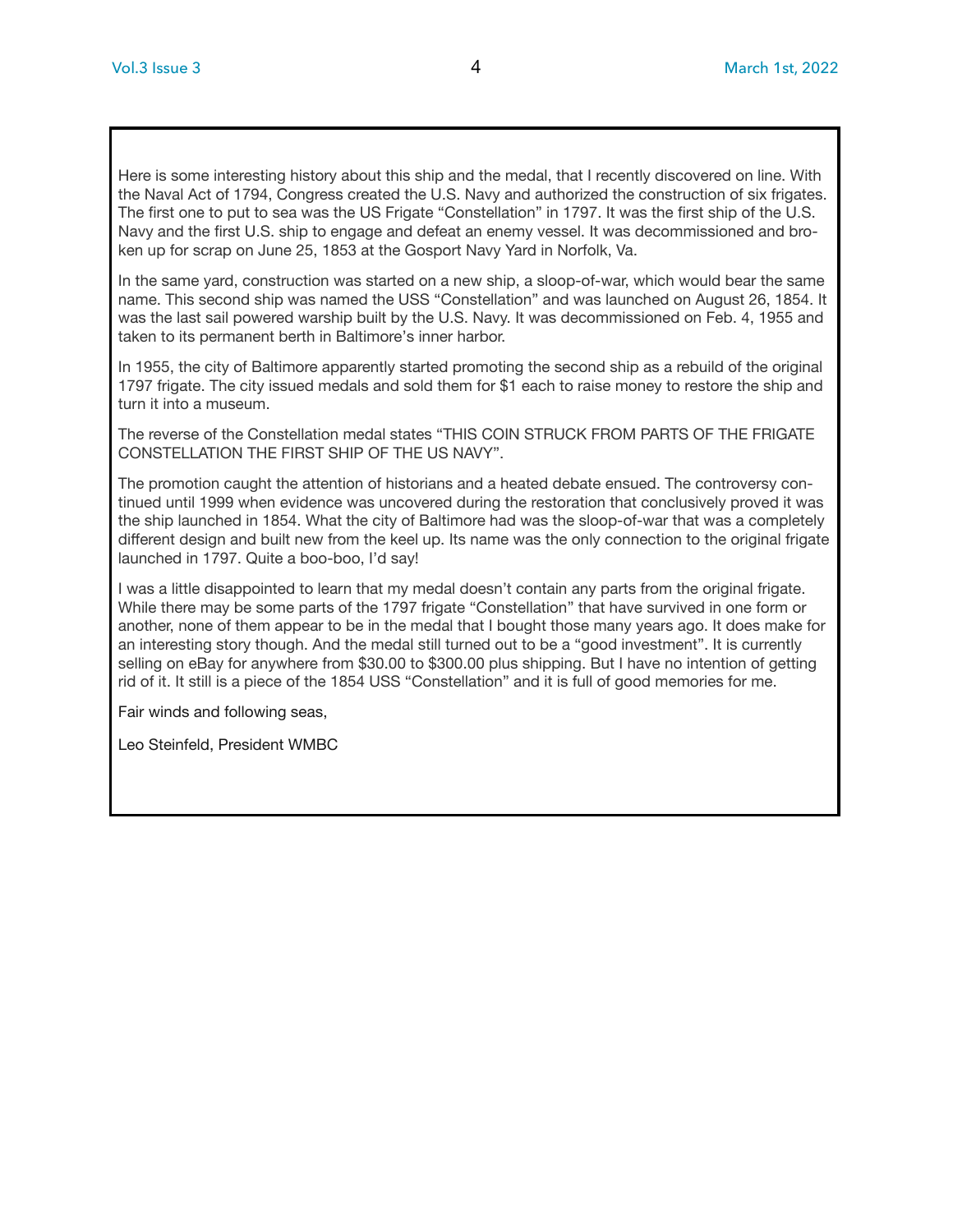### **Popeye's Workshop**

#### **You all know the** *DRILL***, but here is a** *BIT* **of information!**

Let's start off with a little humor (VEEEERY little...)

*Son: Dad, can you lend me a cordless drill?* 

*Father: Sure, son. Here you go! (hands over the following tool)* 



Ok, by now you have probably figured out this month's topic- drills, and the all-important drill bits! First off, let's talk about drill bits. There are several types, and each type has its pros and conslet's get started!

**High speed steel (HSS) bits** – this is the most common type of drill bit, and pretty much everyone has a set of these kicking around somewhere. They consist of a chisel tip, a tapered cutting edge, and a twist to remove the waste material out of the hole. HSS bits are good for metals as well as softer material like wood or plastic, but they tend to splinter the edge of the hole when used on wood. More on this later in the article…

*Fun Fact: when you see "Titanium" HSS drill bits for sale, they are not actually made of titanium! They have a titanium oxide coating (which gives them a gold color), which is a bit harder than the carbon steel (black) HSS bits*  but cannot be sharpened by hand- the steel underneath is softer than carbon steel so once the gold color is gone *they won't hold an edge. Recent years, titanium bits have become very common, and replacements are readily available- I buy 300 pieces refill sets from a local Canadian store that specializes in Tires when it goes on sale.* 

Another note about HSS drill bits- there is a type of set which I find invaluable- a **machinist bit set**. Unlike the conventional bit sets which go up in 1/16" increments, a machinist set has bits that are measured in thousands of an inch, and go up accordingly. It makes it far easier to get a better and more precise fit than drilling with a standard home use set.

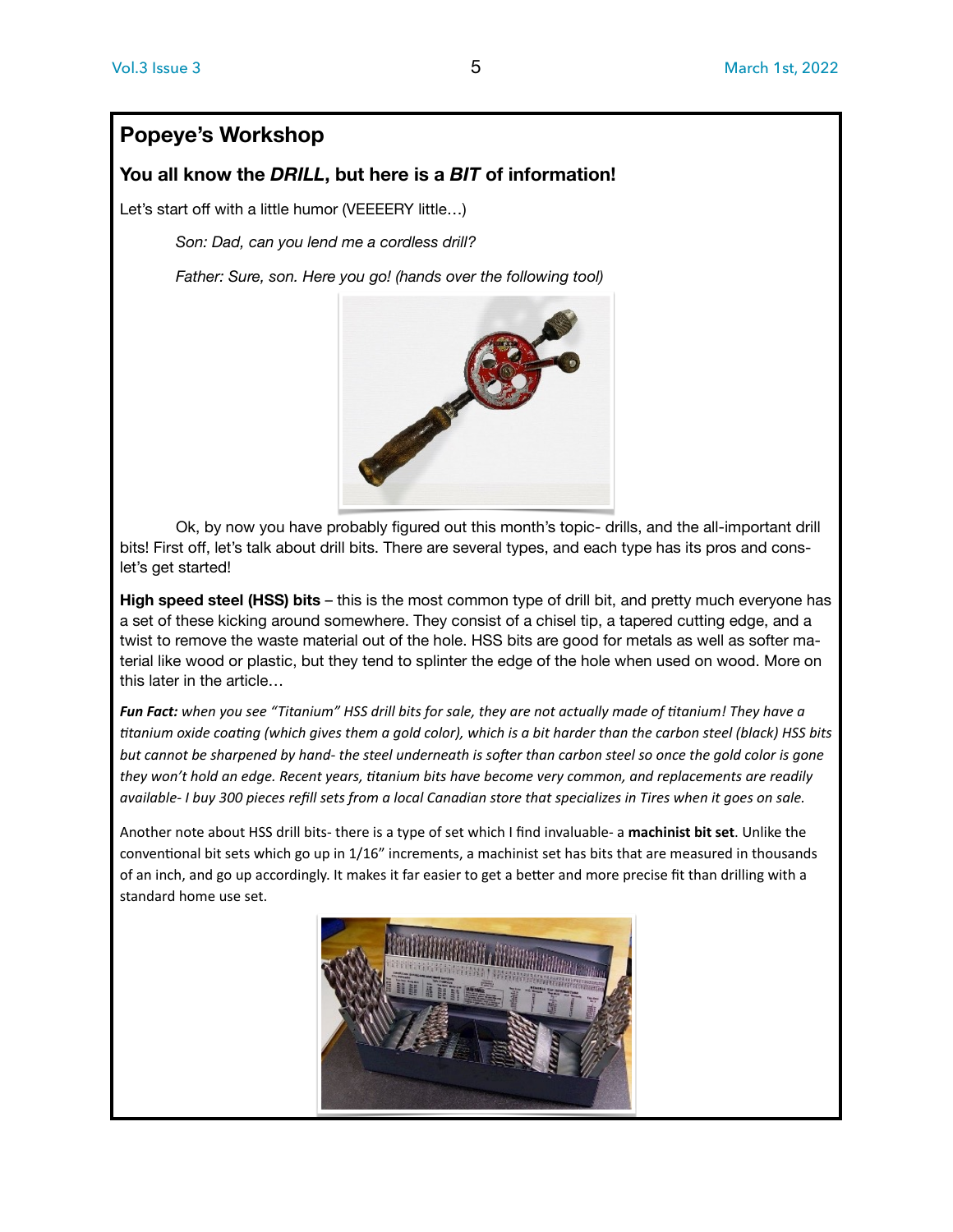There are several different styles of wood specific drill bits called **spade bits**. The differences are minor, but a quality set is well worth the price. Watch the center tip- one style has a taper twist, which will pull your work into the bit faster than you may want- the chisel point style (see pic below) is far easier to control. Sizing increments are not as varied as HSS bits (the sizes of spade bits go up by 1/8 inch steps generally), but they work better for holes in wood without splintering the edge. I have a few sets, and they all actually has a sharp tiny chisel edge on the outer edge of the tip, which scores the wood and virtually eliminates any splintering. It does so by drilling the center of the hole, scribing the edge of the hole (with that knife edge), then planing out the material in between.



The next topic is how to make a drill bit create a hole… All bits need to spin, or twist to make a hole. There are several tools to do this, and each tool works for its special scenario…

First type of tool- the **powered hand drill**. A hand drill can be corded (plugs in to the wall) or cordless (running off a battery). As we want to make precisely located holes, I recommend that the drill you use has variable speeds- there are on/off drills and as drill bits can wander on your surface before digging in, this can spell disaster! It is far easier to start your hole with a slowly spinning bit. Corded vs cordless is up to you- there are pros and cons to both (think of the cord in the way of your work versus the battery is always almost dead any time you need to drill a hole).

Similar to a power hand drill, the second type is a **drill press**. A drill press has an adjustable work surface, and a power head that comes down to contact and drill into your work. There are benchtop and floor standing models. Pros – very precisely placed holes can be drilled both perpendicular to your project or at a precise angle (the work surface can be adjusted to any reasonable angle). This also allows for drilling to an exact depth as well, and holes can be duplicated easily. Cons- a drill press is not really mobile, so drilling something poolside due to testing or modifying a boat is not an option. Also, there is a limit as to how far from the edge of your work that a hole can be drilled due to the frame of the drill press.

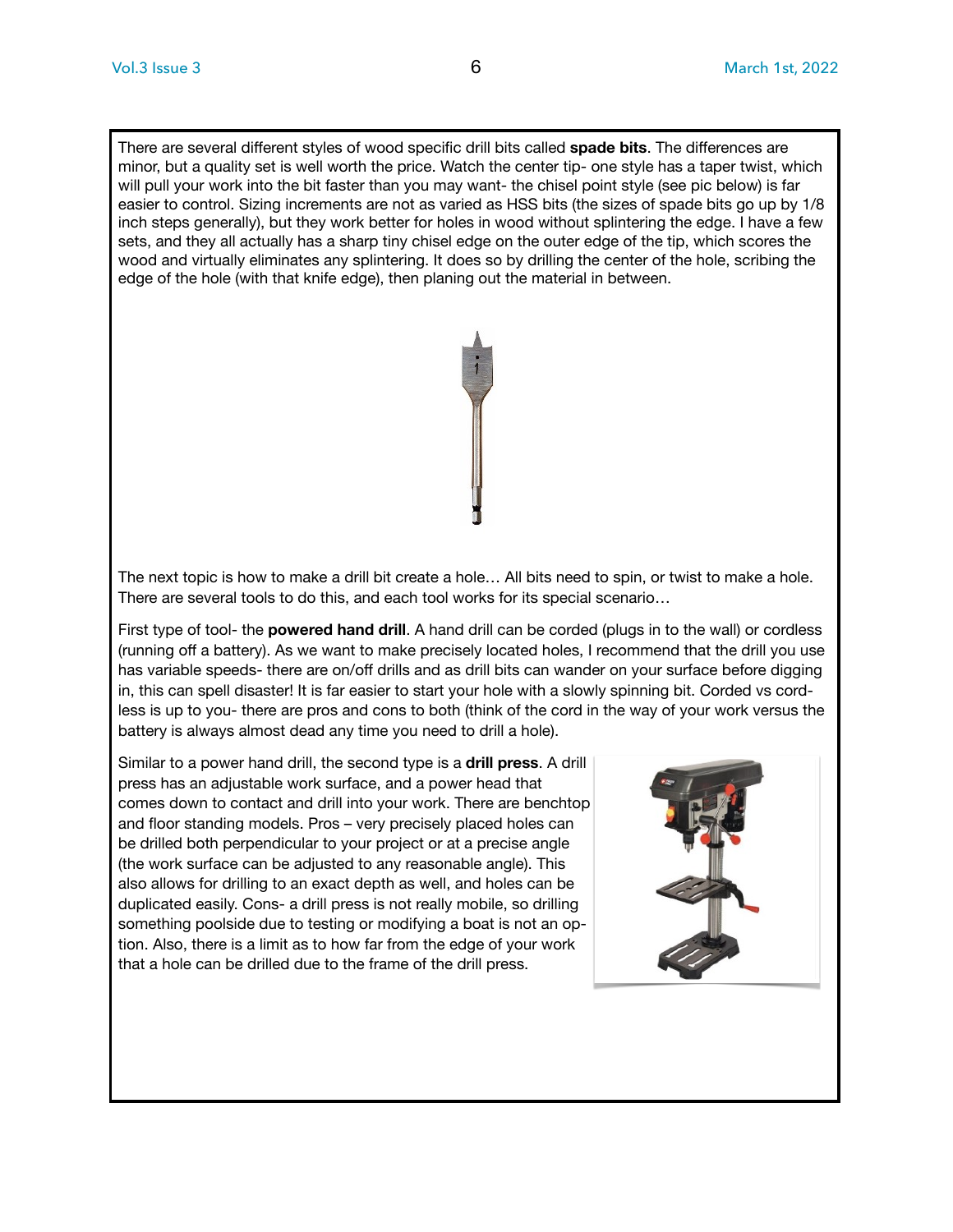The third type of drill I wanted to mention is not even called a drill- it is called a **pin vice**! It basically makes a drill bit screwdriver, which is very handy for making small and precisely placed holes in your model. I have also used a pin vice as an extension on a power hand drill for drilling in a tight area where the drill cannot fit – the body of the pin vice can be tightened into the bit and add a couple of inches of length to the drill bit. Normally, you operate a pin vice by spinning the shaft back and forth between thumb and index finger.



Finally, some advice on drilling the perfect holes…

First, do not try and sharpen your HSS drill bits unless you have been doing so for many years. It is a skill, and an improperly sharpened bit can screw up your model, from not digging into the material to making an oversized or oval hole. Replacement bits are cheap, and even with having the skill, sharpening the small bits we use for models is more frustration than it is worth!

Second, drill a pilot hole. I do this all the time, using a pin vice! Make a small hole exactly where you want the larger hole to be placed, from that small hole drill a hole that is at least as large as the tip of the bit for the final size. Then the center of the larger bit will be centered properly. This is for HSS bits- if using a spade bit, just have a pilot hole large enough for the tip of the spade bit.

Third, if using an HSS bit to drill thru wood, try to drill partway from one side of the wood, then drill from the other side. Splintering from using an HSS bit is more severe when the bit gets to the bottom of the hole, so if you drill from both sides you will get far less damage. Also, go slow! The more aggressive you push, the faster the bit will remove material and this will cause more damage.

Fourth, if you need to drill into steel or iron… use some oil. I know- it makes a mess, and paint won't stick but oil is needed! It lessens the heat caused from the steel on steel abrasion and your bit will last longer. Suck it up, use oil, and clean your material thoroughly with alcohol or lacquer thinner before priming/painting. Oil will cause fish eyes in your paint. Also, spade bits WILL NOT work on metal! Do not even attempt it!

Well, that is it for this month. You know the drill, and now have the hole picture on how to drill. Pun ya later!